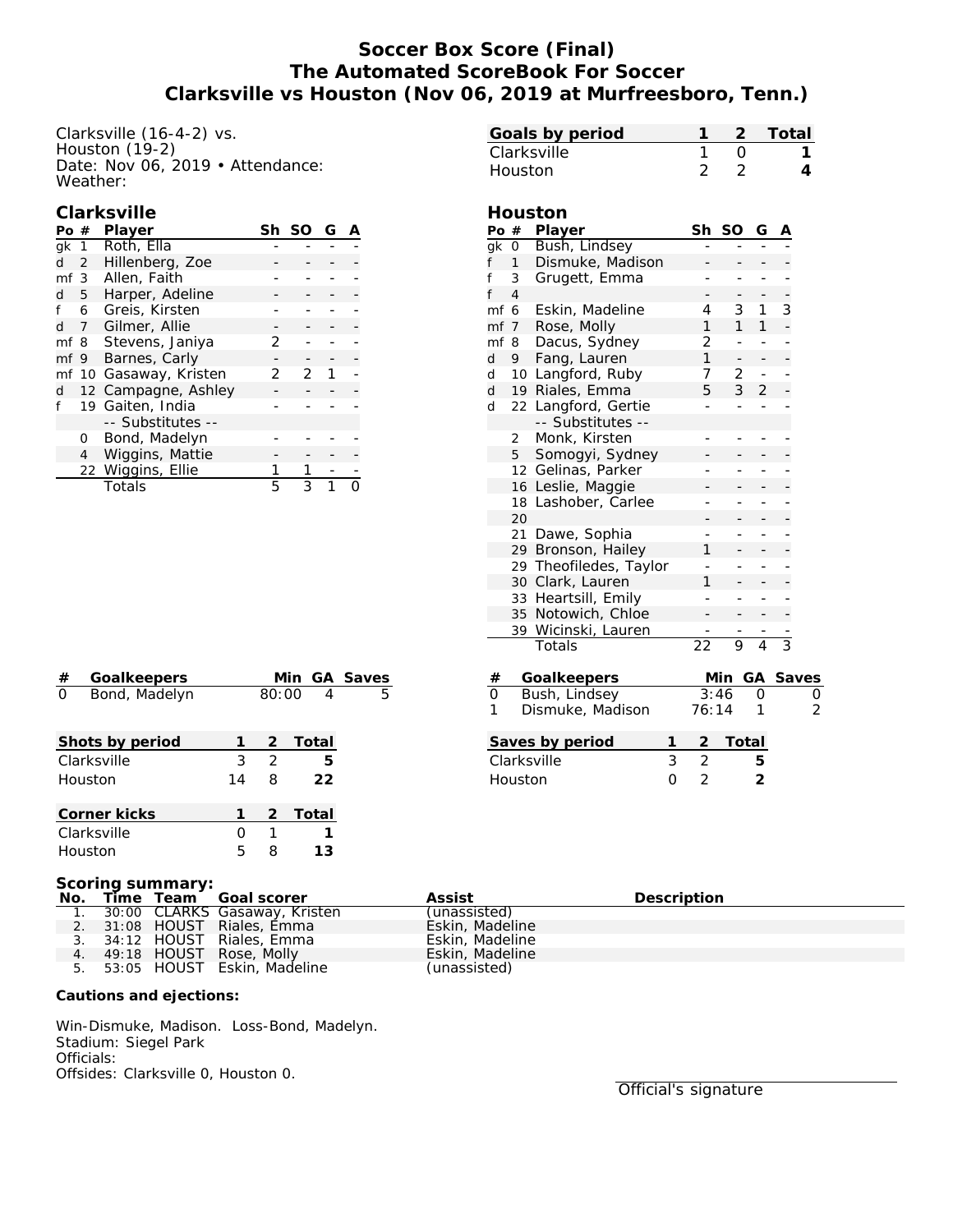# **Play-by-Play Summary (1st period) Clarksville vs Houston (Nov 06, 2019 at Murfreesboro, Tenn.)**

**Houston Starters:**

**Clarksville Starters:**

| GK<br>GК<br>Roth, Ella<br>Hillenberg, Zoe<br>2<br>D<br>MF<br>Allen, Faith<br>3<br>3<br>Harper, Adeline<br>D<br>5<br>4<br>MF<br>Greis, Kirsten<br>6<br>6<br>MF<br>Gilmer, Allie<br>D<br>MF<br>MF<br>Stevens, Janiya<br>8<br>8<br>MF<br>Barnes, Carly<br>9<br>9<br>D<br>MF<br>Gasaway, Kristen<br>D<br>10<br>10<br>12 Campagne, Ashley<br>D<br>19<br>D<br>Gaiten, India<br>D<br>19<br>22 |
|----------------------------------------------------------------------------------------------------------------------------------------------------------------------------------------------------------------------------------------------------------------------------------------------------------------------------------------------------------------------------------------|
|                                                                                                                                                                                                                                                                                                                                                                                        |
|                                                                                                                                                                                                                                                                                                                                                                                        |
|                                                                                                                                                                                                                                                                                                                                                                                        |
|                                                                                                                                                                                                                                                                                                                                                                                        |
|                                                                                                                                                                                                                                                                                                                                                                                        |
|                                                                                                                                                                                                                                                                                                                                                                                        |
|                                                                                                                                                                                                                                                                                                                                                                                        |
|                                                                                                                                                                                                                                                                                                                                                                                        |
|                                                                                                                                                                                                                                                                                                                                                                                        |
|                                                                                                                                                                                                                                                                                                                                                                                        |
|                                                                                                                                                                                                                                                                                                                                                                                        |

- 00:00 Bond, Madelyn at goalie for Clarksville.
- 00:00 Dismuke, Madison at goalie for Houston.
- 01:17 Corner kick by HOUSTON Eskin, Madeline [01:17]. Foul on Clarksville.
- 03:22 Shot by HOUSTON Dacus, Sydney WIDE.
- 04:27 Shot by HOUSTON Riales, Emma HIGH.
- 06:46 CLARKSVL substitution: Campagne, Ashley for Allen, Faith.
- 09:01 Corner kick by HOUSTON Eskin, Madeline [09:01].
- 09:10 Corner kick by HOUSTON Eskin, Madeline [09:10].
- 09:30 Shot by HOUSTON Langford, Ruby BLOCKED.
- 09:49 Shot by HOUSTON Riales, Emma HIGH. Foul on Clarksville.
- 11:41 Shot by HOUSTON Langford, Ruby, SAVE Bond, Madelyn.
- 12:59 Corner kick by HOUSTON Eskin, Madeline [12:59].
- 13:39 HOUSTON substitution: Leslie, Maggie for Grugett, Emma.
- 17:31 Shot by HOUSTON Langford, Ruby WIDE. Foul on Houston.
- 21:36 HOUSTON substitution: Theofiledes, Taylor for Riales, Emma.
- 21:36 HOUSTON substitution: Grugett, Emma for Leslie, Maggie. Foul on Clarksville.
- 25:07 Shot by HOUSTON Langford, Ruby, SAVE Bond, Madelyn.
- 25:31 Shot by CLARKSVL Stevens, Janiya WIDE.
- 26:08 Shot by HOUSTON Theofiledes, Taylor HIGH.
- 27:28 Corner kick by HOUSTON Eskin, Madeline [27:28].
- 27:29 Shot by HOUSTON Fang, Lauren BLOCKED.
- 28:04 Shot by HOUSTON Langford, Ruby WIDE. Foul on Clarksville.
- 29:31 Shot by HOUSTON Eskin, Madeline WIDE.
- 30:00 GOAL by CLARKSVL Gasaway, Kristen (FIRST GOAL).

## **CLARKSVILLE 1, HOUSTON 0**

- \*
- 30:00 HOUSTON substitution: Riales, Emma for Theofiledes, Taylor.
- 31:08 GOAL by HOUSTON Riales, Emma, Assist by Eskin, Madeline.

### **CLARKSVILLE 1, HOUSTON 1**

\* Foul on Clarksville. Foul on Clarksville.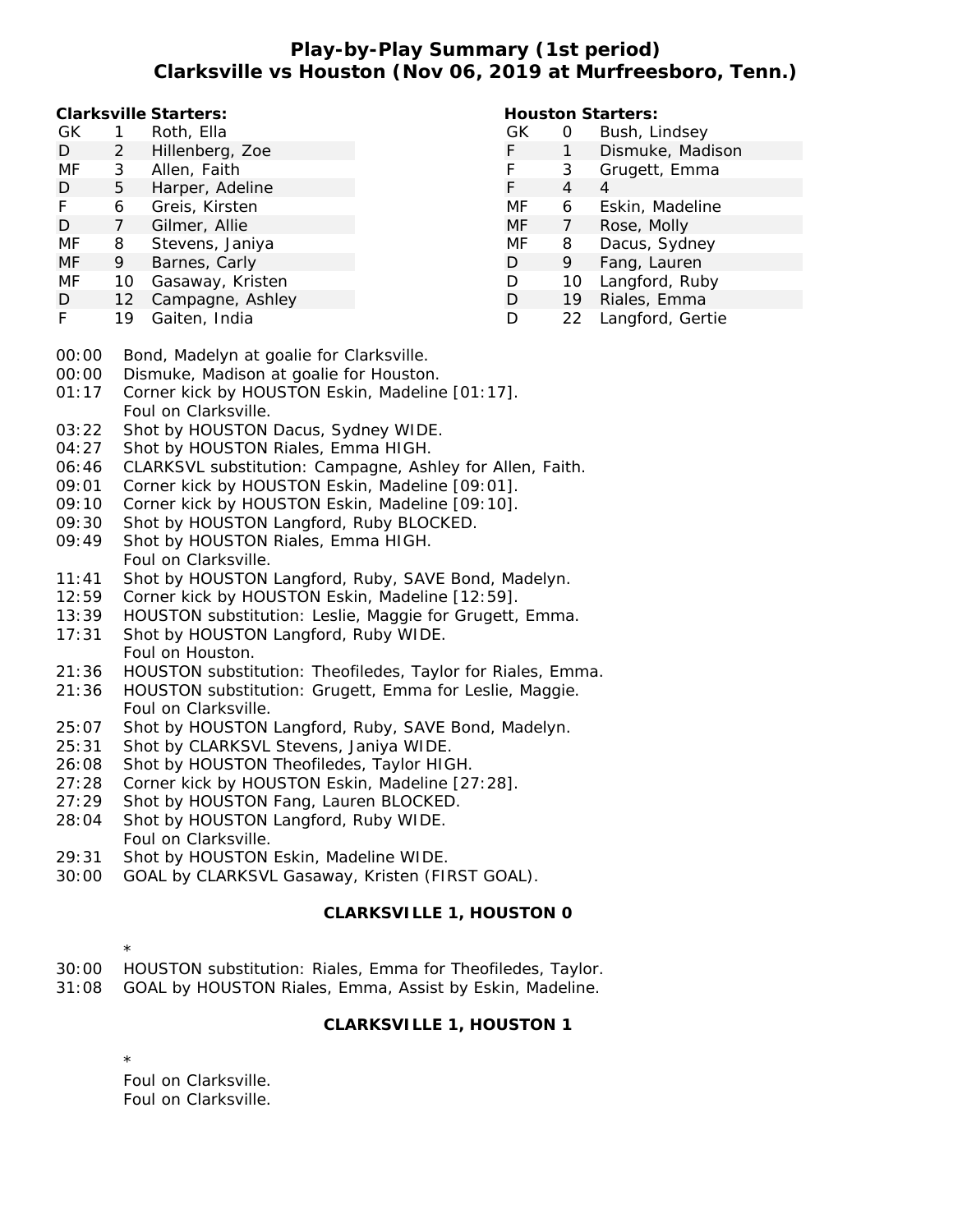# **Play-by-Play Summary (1st period) Clarksville vs Houston (Nov 06, 2019 at Murfreesboro, Tenn.)**

### 34:12 GOAL by HOUSTON Riales, Emma, Assist by Eskin, Madeline.

### **CLARKSVILLE 1, HOUSTON 2**

\*

- 34:12 HOUSTON substitution: Leslie, Maggie for Grugett, Emma.
- 35:32 HOUSTON substitution: Monk, Kirsten for Heartsill, Emily. Foul on Houston.
- 37:11 Shot by CLARKSVL Stevens, Janiya WIDE.
- 39:33 Shot by HOUSTON Eskin, Madeline, SAVE Bond, Madelyn.
- 40:00 End of period [40:00].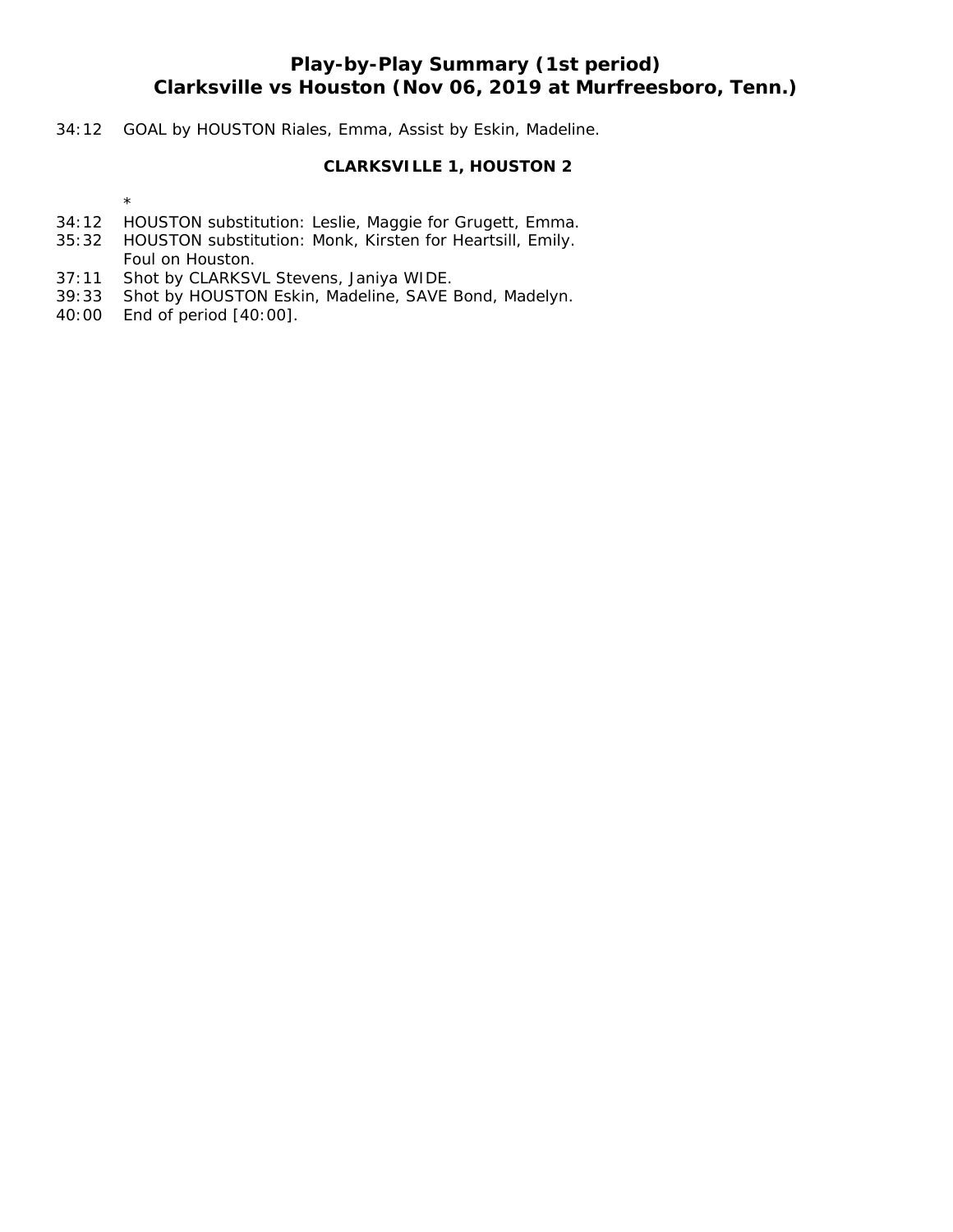## **Play-by-Play Summary (2nd period) Clarksville vs Houston (Nov 06, 2019 at Murfreesboro, Tenn.)**

- 40:00 Start of 2nd period [40:00].
- 40:00 For CLARKSVL: #0 Bond, Madelyn, #7 Gilmer, Allie, #22 Wiggins, Ellie, #12 Campagne, Ashley, #4 Wiggins, Mattie, #6 Greis, Kirsten, #9 Barnes, Carly, #10 Gasaway, Kristen, #19 Gaiten, India, #1 Roth, Ella, #8 Stevens, Janiya.
- 40:00 For HOUSTON: #1 Dismuke, Madison, #7 Rose, Molly, #19 Riales, Emma, #6 Eskin, Madeline, #12 Gelinas, Parker, #3 Grugett, Emma, #10 Langford, Ruby, #8 Dacus, Sydney, #9 Fang, Lauren, #5 Somogyi, Sydney, #2 Monk, Kirsten. Foul on Houston.
- 43:41 Corner kick by HOUSTON Eskin, Madeline [43:41].
- 45:01 Corner kick by HOUSTON Eskin, Madeline [45:01].
- 45:09 Shot by HOUSTON Dacus, Sydney WIDE.
- 45:48 Shot by HOUSTON Eskin, Madeline, SAVE Bond, Madelyn.
- 46:17 Corner kick by HOUSTON Eskin, Madeline [46:17].
- 46:33 Corner kick by HOUSTON Eskin, Madeline [46:33].
- 46:57 CLARKSVL substitution: Allen, Faith for Wiggins, Mattie. Foul on Clarksville.
- 49:15 Corner kick by HOUSTON Eskin, Madeline [49:15].
- 49:18 GOAL by HOUSTON Rose, Molly, Assist by Eskin, Madeline.

#### **CLARKSVILLE 1, HOUSTON 3**

\*

- 49:18 HOUSTON substitution: Theofiledes, Taylor for Riales, Emma.
- 49:18 HOUSTON substitution: Dawe, Sophia for Dacus, Sydney. Foul on Clarksville.
- 52:36 Shot by CLARKSVL Wiggins, Ellie, SAVE Dismuke, Madison.
- 52:45 Corner kick by CLARKSVL Stevens, Janiya [52:45].
- 53:05 GOAL by HOUSTON Eskin, Madeline.

#### **CLARKSVILLE 1, HOUSTON 4**

\*

- 53:05 HOUSTON substitution: Riales, Emma for Eskin, Madeline.
- 53:05 HOUSTON substitution: Dacus, Sydney for Fang, Lauren.
- 53:05 HOUSTON substitution: Leslie, Maggie for Grugett, Emma.
- 53:05 CLARKSVL substitution: Wiggins, Mattie for Campagne, Ashley.
- 53:54 CLARKSVL substitution: Campagne, Ashley for Gilmer, Allie. Foul on Clarksville.
- 56:38 HOUSTON substitution: Heartsill, Emily for Rose, Molly.
- 56:38 HOUSTON substitution: Lashober, Carlee for Somogyi, Sydney. Foul on Clarksville.
	- Foul on Houston.
- 59:09 CLARKSVL substitution: Gilmer, Allie for Gasaway, Kristen.
- 60:10 HOUSTON substitution: Fang, Lauren for Dacus, Sydney.
- 60:10 HOUSTON substitution: Somogyi, Sydney for Lashober, Carlee.
- 61:00 HOUSTON substitution: Rose, Molly for Heartsill, Emily.
- 61:00 CLARKSVL substitution: Gasaway, Kristen for Allen, Faith.
- 62:01 Corner kick by HOUSTON Rose, Molly [62:01].
- 62:13 Shot by HOUSTON Langford, Ruby WIDE. Foul on Clarksville.
- 64:39 Header Shot by HOUSTON Langford, Ruby HIT CROSSBAR.
- 65:05 HOUSTON substitution: Notowich, Chloe for Theofiledes, Taylor. Foul on Houston.
- 67:24 Shot by HOUSTON Riales, Emma, SAVE Bond, Madelyn.
- 67:52 HOUSTON substitution: Clark, Lauren for Langford, Ruby.